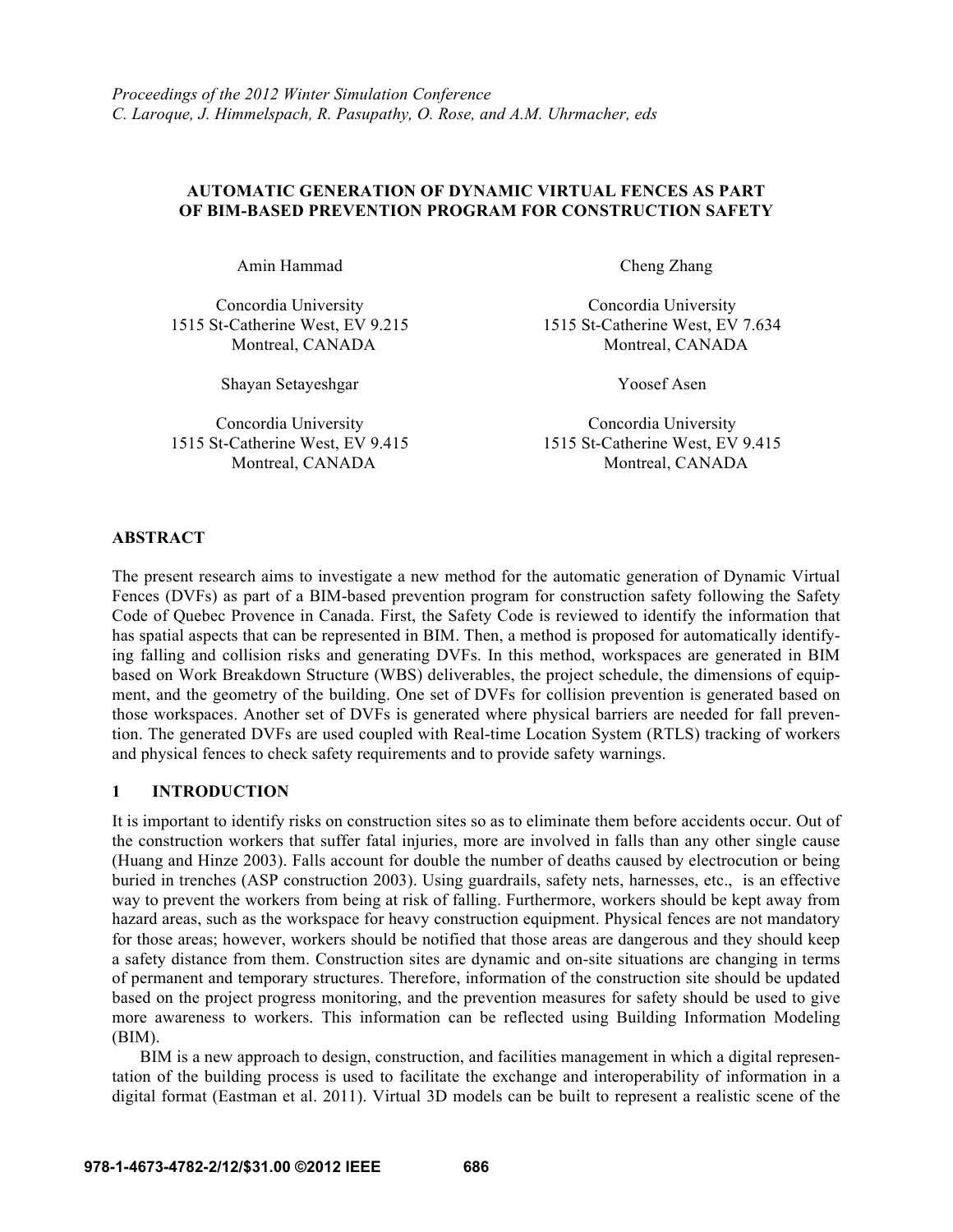construction site. Using BIM is changing the manner of designing and constructing buildings in the construction industry. Moreover, time information can be added to 3D BIM models to generate 4D models which contain the schedule. The relationship of space and time can be accurately described in a systematic way in 4D modeling.

Using BIM as a tool, several approaches have been proposed in research. Analysis can be carried out for solving conflicts on site based on the spatio-temporal information provided by BIM (Zhang et al. 2011). Hammad et al. (2011) have proposed an approach to visualize data from different sources including a BIM model, video monitoring, and an Ultra Wideband (UWB) Real-time Location System (RTLS). The benefits of the data fusion from different sources can be expected to the improve quality and productivity of the project. Other research has been aiming to improve efficiency, to reduce the cost, and to improve the safety on construction sites. For example, BIM was used as a 4D safety planning tool (Kiviniemi et al. 2011). That research has indicated that BIM technology could present a new way to solve site safety problems. 4D BIM can be a central technology for planning activities related to construction site safety . By displaying the information in the office to the site staff, general understanding of the risks onsite can be improved (Kiviniemi et al. 2011). However, the virtual safety barriers generated in that researchare static and for visualization purpose only. There is no real-time control for safety by using those virtual barriers.

The present research aims to investigate the effective use of BIM both in prevention programs for safety and in real-time safety management. The objectives of the present paper are: (1) to extract the necessary information with spatial aspects from a safety code and to represent this information using BIM; (2) to investigate a method for automatic risk identification, e.g., openings on the floor and floor edges; (3) to define workspaces based on a schedule and reference objects; and (4) to propose a method to generate virtual fences around risk areas for real-time safety management.

## **2 PROPOSED APPROACH**

## **2.1 Extracting Information with Spatial Aspects from Safety Code**

In the present research, the Quebec Safety Code for the Construction Industry (ASP construction 2003) is reviewed and information that has spatial aspects is extracted either indicating problems or providing solutions, as shown in Table 1.

## **2.1.1 Protection Against Falling**

Locations and dimensions of the physical safety barriers that should be installed to prevent falling can be modeled and visualized in the BIM model, for example, a guardrail installed around an opening on the floor and a safety net (Table 1a and 1b).

## **2.1.2 Housekeeping and Means of Access**

The areas for stacking materials or disposal of waste materials should be fenced or identified to prevent injuries caused by falling objects or materials (Table 1c). Places can be identified where the rods for concrete formwork and other protruding parts may have not been cut. Furthermore, BIM can be used to plan the means of access for both permanent and temporary usage, in case of accident. These means of access will make it possible to evacuate workers quickly and will make it easier for first aid to arrive (Table 1d).

# **2.1.3 Scaffolding**

BIM can be used to virtually show the places where scaffolding is needed, to identify the edge of the scaffolding and to check if the guardrail is installed (Table 1e and 1f).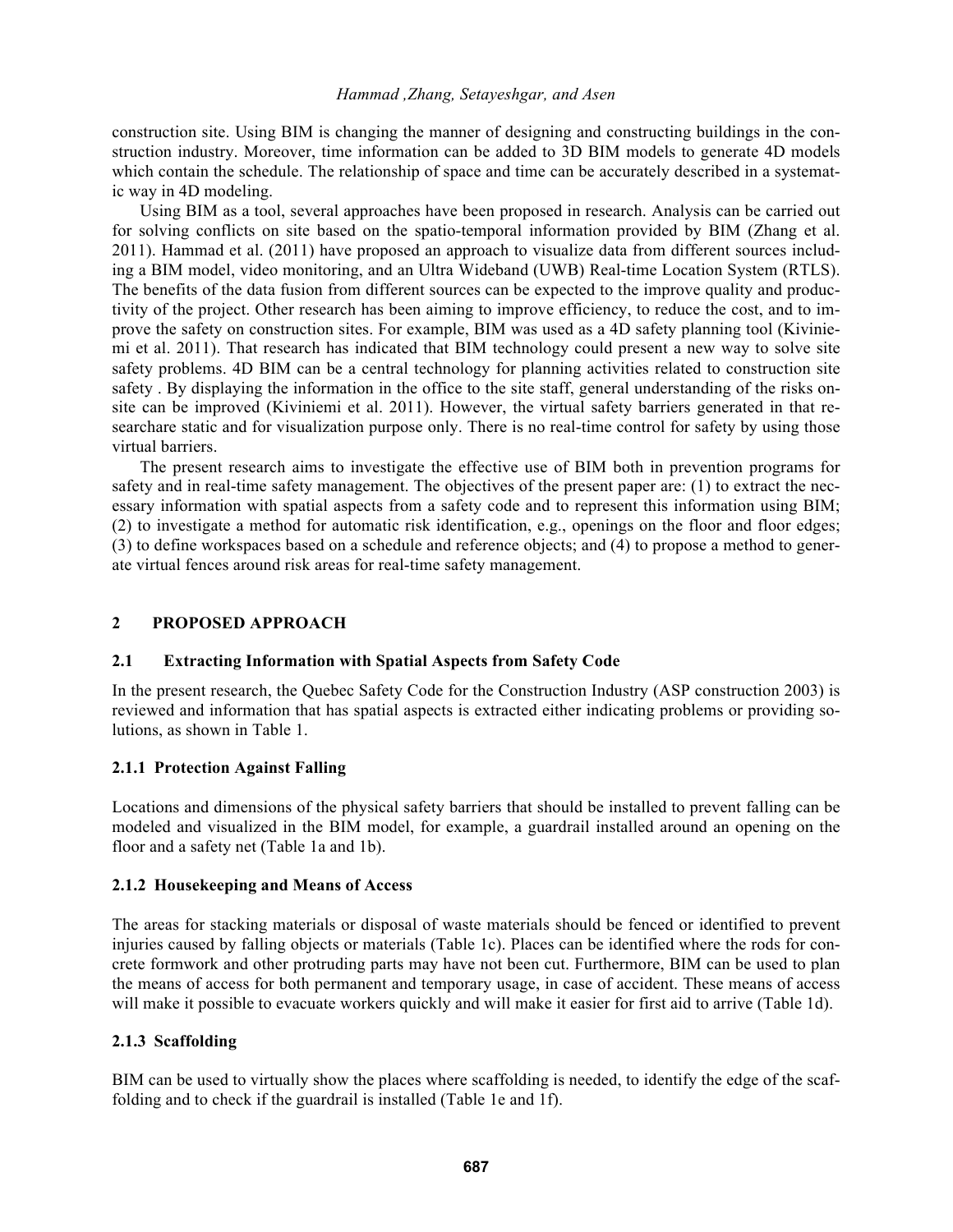# **2.1.4 Confined Spaces**

A confined space is not designed or meant to be occupied by persons, but may on occasion be occupied for doing certain work; can be accessed only by means of a narrow opening; can present health or safety risks for whoever enters because of its design, construction or position; its air quality or inadequate natural or mechanical ventilation; or the materials or substances it contains (Table 1g and 1h). BIM can be used to identify those confined spaces to give workers adequate information as to the risks connected with their work in a confined space and to provide them with the appropriate training, assistance or supervision to allow them to safely perform the work assigned to them.

## **2.1.5 Electricity**

Locations of power lines and safety work zones can be identified in BIM (Table 1i and 1j). For example, the minimum approach distance for a power line of 25,000 volts is 3 meters.

## **2.1.6 Heavy Machinery and Self-propelled Vehicles**

Workspaces for the equipment can be identified and virtual fences can be generated to protect workers (Table 1k and 1l).

## **2.1.7 Trenches and Excavations**

Barriers or barricades at least 0.9 m high shall be set up around the edge of any trench or excavation whose depth is more than 3 m (Table 1m). Any sidewalk and any other public way used by pedestrians and skirting a construction site shall be separated by a fence or a wall of at least 1.8 m if the sidewalk or public way is less than 2 m away and there is any danger to pedestrians (Table 1n).

## **2.2 Generating DVFs in BIM**

After the information with spatial aspects is extracted from the Safety Code, two types of safety risks are identified where virtual fences can be generated automatically in the 4D BIM model. The first type is generated where physical guardrails should be installed (e.g., Table 1a, 1c, 1m). The second type is generated for the workspaces that are reserved and from which workers should keep a safe distance (e.g., Table 1k, 1l). A method is proposed for automatic risk identification and workspace identification using a 4D BIM model, work breakdown structure deliverables, and associated equipment. Based on the locations where physical barriers should be installed and the workspaces of each equipment, two types of DVFs are generated to protect the workers from safety risks as explained in the following sub-sections. DVFs are defined as temporary objects in the BIM model. The duration of these DVFs is equal to the corresponding tasks' durations. Those DVFs are removed After the task is completed.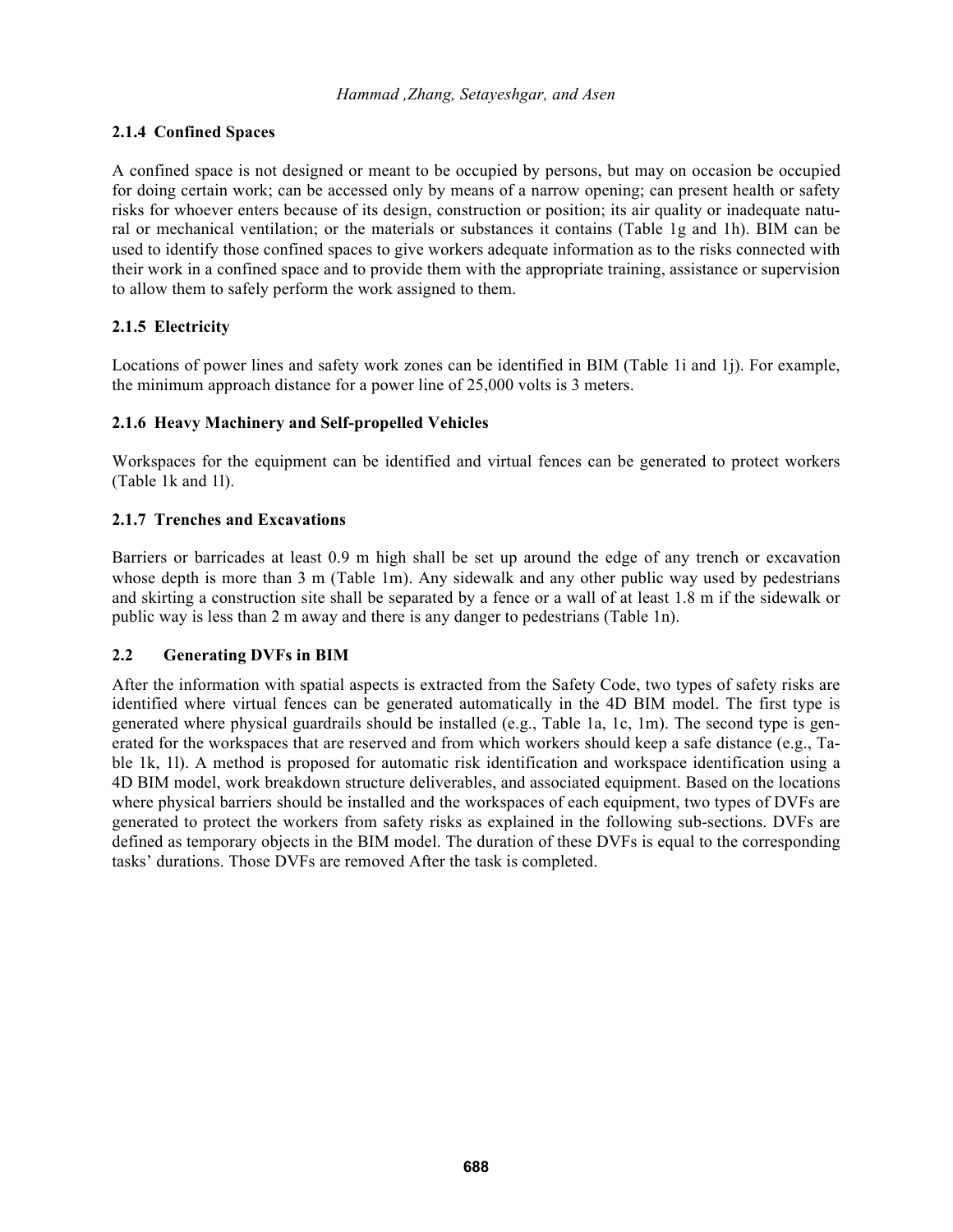| Protection against<br>Falling                       | $(a)$ guardrail                 | (b) safety net               |
|-----------------------------------------------------|---------------------------------|------------------------------|
| House Keeping and<br>Means of Access                | (c) storage area                | (d) temporary access         |
| Scaffolding                                         | (e) scaffolding                 | (f) scaffolding shoring      |
| Confined Space                                      | (g) confined space              | (h) tank                     |
| Electricity                                         | UO)<br>(i) overhead power lines | (j) near power lines         |
| Heavy Machinery and<br>Self-Propelled Vehi-<br>cles | (k) reserved work space         | (l) close to heavy machinery |
| Trenches and Excava-<br>tions                       | (m) barriers                    | (n) fence or wall            |

Table 1: Spatial information related to prevention program for safety.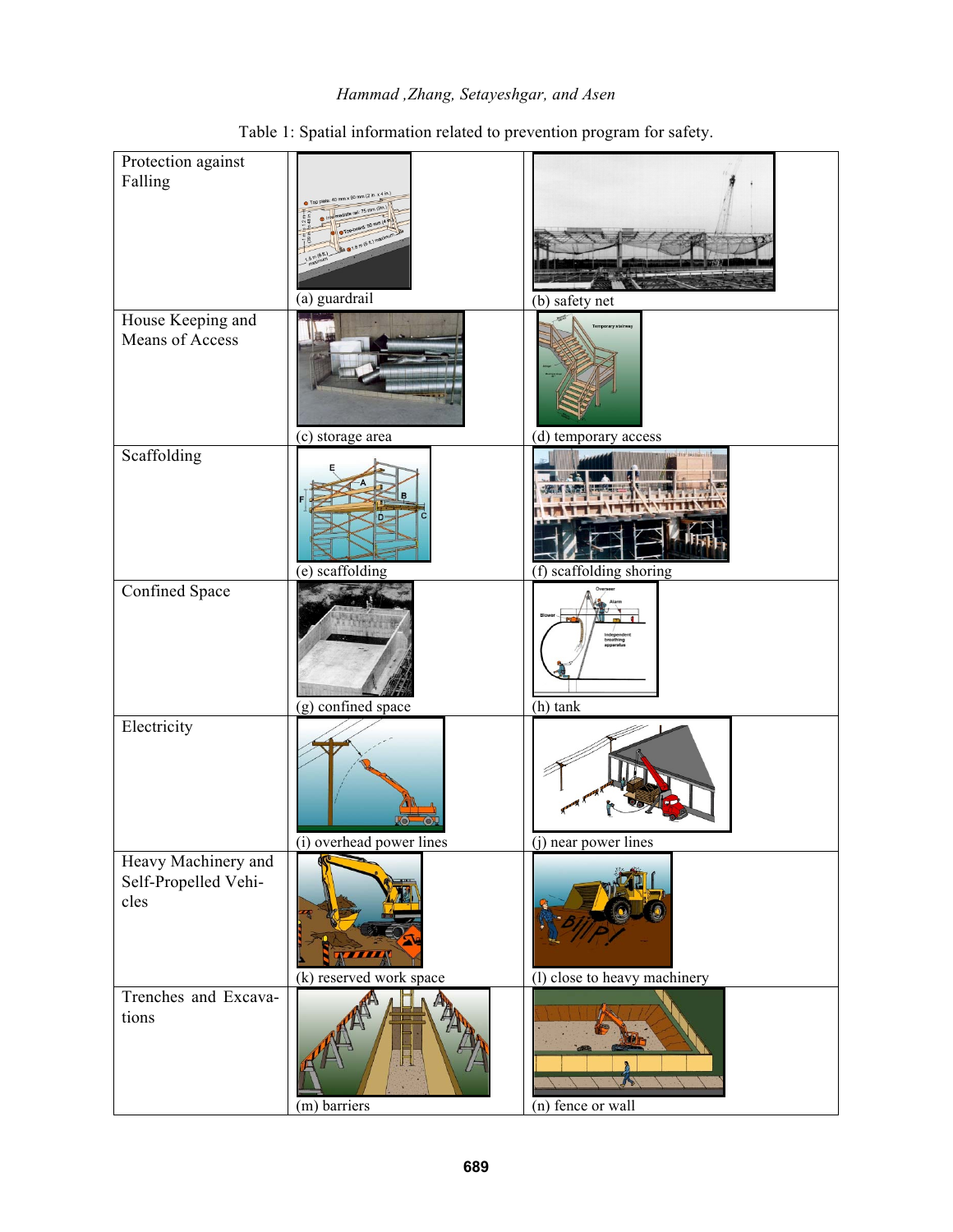#### **2.2.1 Fall Prevention DVFs**

Falling is the major risk on site as mentioned in the Introduction; therefore, fall prevention is taken as one of the main purposes for automatic risk searching. Falling happens at unprotected external boundary edges of the slabs (where usually we have external walls) or unprotected openings within the slabs (such as elevators shaft, stairs, etc.). There are three major locations where physical guardrails are mandatory: Building/floor edges, elevators, and stairs.

 To establish a prevention program, the first task is to identify potential hazards of construction projects to prepare for safety measures. The proposed method uses a 4D BIM model in order to automatically detect areas with potential risk of falling and the duration of the risk. BIM is used as a visual reference and a database for construction components such as slabs, walls, etc. By determining different construction components and their locations, slabs and related heights from a reference plane can be determined, as well as the edges of the slabs. Slabs' edges are used to find spots with potential risk of falling. Falling happens at an edge where there is a difference between levels of planes located on the two sides of the edge and this is used as the main concept of the automatic detection of areas with potential hazard of falling. Figure 1 shows the relationships at the edges between different adjacent slabs. Figure 2 shows the height relationships at the edges with fall hazards.

 Figure 3 shows the flowchart for the automatic detection of areas with fall hazards and the generation of DVFs for these areas. A 4D model is used as a reference to determine slabs and their edges. Upon the detection of an edge *E* of a slab *S*, the system will check if there is a barrier at this edge or another slab *S'* at the same or lower levels (Figure 1). If another slab is detected, the vertical distance *d* between the two slabs (*S* and *S'*) is calculated. The edge is considered as hazardous if: (1) *d* is more than the specified value in the safety code (e.g. 3m according to Quebec Safety Code), (Figure 2-b), or (2) no slab is detected on the other side of *E* (Figure 2-a & c).

 After defining hazardous edges, DVFs are generated along these edges to protect workers from falling. The heights of the DVFs are determined by the height required for the guardrails, which should be 1 to 1.2 m above the surface on which the worker is working according to Quebec Safety Code, s. 3.8.3.-1 (ASP Construction, 2003). Given that fences are temporary structures, they should be removed when the hazard of falling no longer exists. Therefore, a task for fencing is added to the project schedule so that it can be visualized in the 4D model as a temporary structure. Information about walls and other physical barriers at a specific edge is required in order to determine the appropriate time for removing the fences. The lifespan of fall hazard of an edge is from the finishing date of the slab to the finishing date of the hazard-eliminating barrier (wall, stair or installation of elevator(s)).



Figure 1: Edge examination for detection of hazardous areas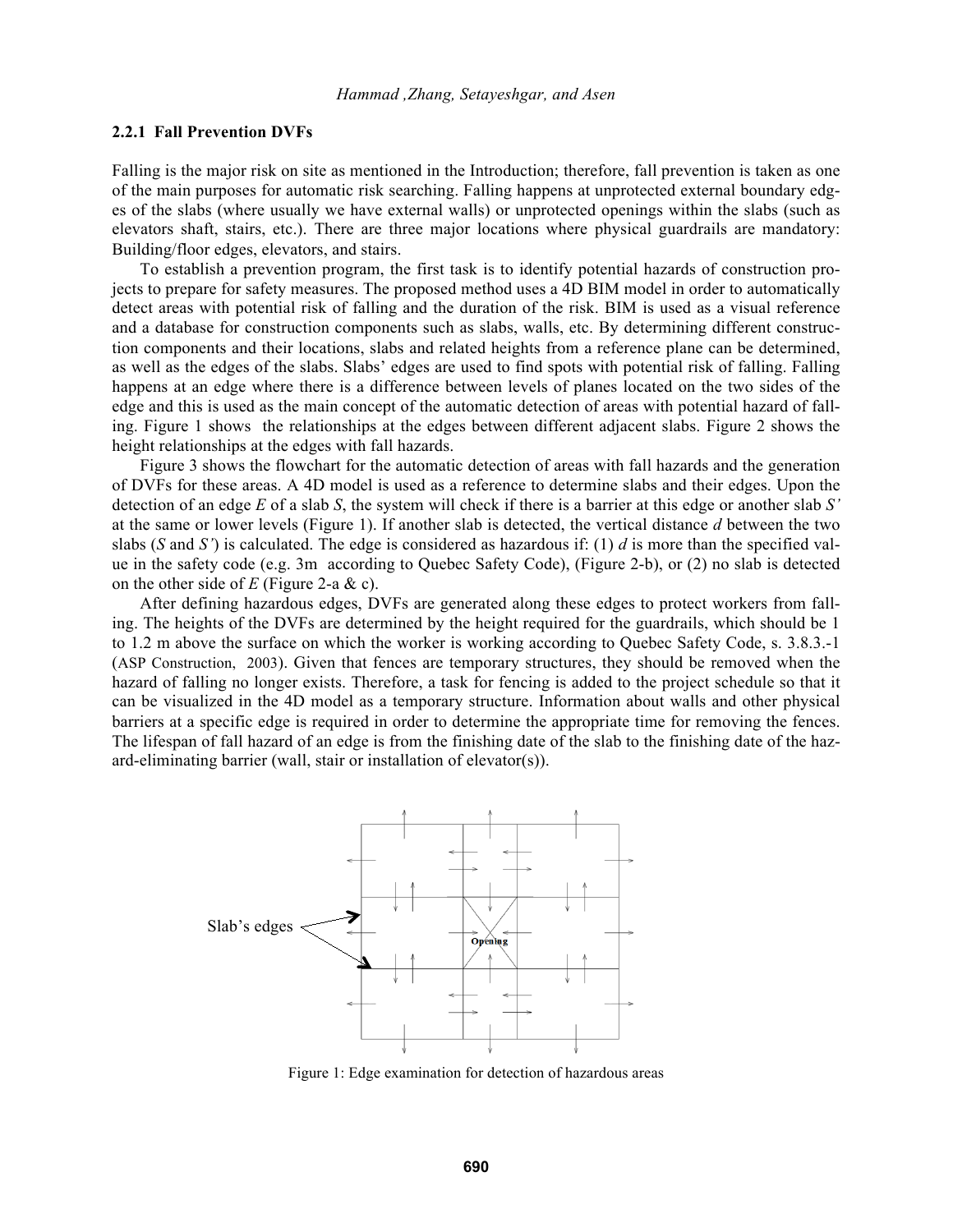

Figure 3: Flowchart of the automatic generation of DVFs in hazardous areas

# **2.2.2 Collision Prevention DVFs**

For the collision prevention DVFs, workspace identification is applied for each construction task. Work breakdown structure (WBS) is used to create the hierarchy of the tasks and subtasks of the construction project. Each WBS deliverable is associated with a reference object, which can be building component including Mechanical, Electrical and Plumbing (MEP) components, and temporary structures. Construction pieces of equipment for specific tasks/subtasks are also identified within the WBS. For example, for installing HVAC ducts in a room, the sections of ducts are identified as reference objects. The length, height from the floor, and the location of a section is retrieved from the BIM model. The installation is further divided into subtasks, such as fixing the studs to the ceiling for hanging the ducts. In this case, a scissor lift may be used to help the worker reach the ceiling. Thus, the workspace of the ducts installation task is defined based on the reference object (section of ducts), and dimension of the scissor lift, for that specific task duration. The height of the workspace is equal to the maximum reaching height of the work-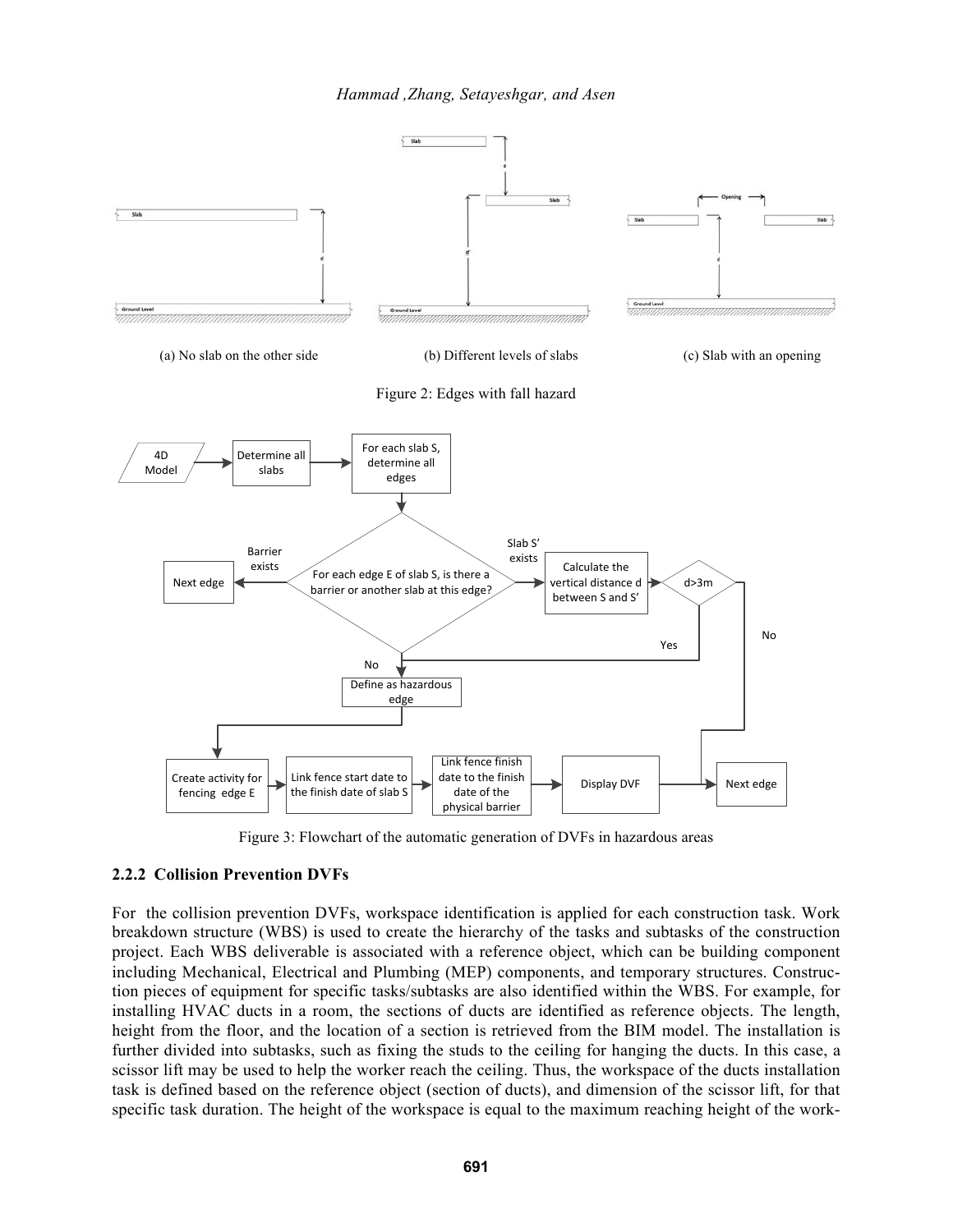er, which is the height of the room. A buffer is added around these dimensions to create a box-shaped workspace for the subtask. After the workspace is identified, DVFs are generated around the workspace following the dimensions of the workspace.

### **2.3 Real-time Safety Management**

On the construction site, an RTLS is installed to monitor and update the locations of workers and objects on site. Tags are attached to physical barriers and workers to collect location data in real time. The fall prevention DVFs are linked with the physical barriers to check if the physical barriers are installed properly at the right location and with right dimensions for the right duration. The collision prevention DVFs are linked with the locations of workers on site. Warnings are given to the workers if they come too close to the danger areas. Details of real-time safety management can be found in Zhang et al. (2012). Figure 4 Shows the flowchart of the overall proposed approach.



Figure 4: Proposed approach

## **3 CASE STUDIES**

Two preliminary case studies are applied to investigate the feasibility of the proposed method. Revit 4D model of the target area is created based on a 2D model using Autodesk Revit Architecture (2012), MEP (2012) and Navisworks (2012). The 4D model has a sufficient level of detail and is used to provide a spatio-temporal reference as well as to visualize different phases of the work, e.g., to show the ducts that have been already installed and those that will be installed later. The 4D model is also used to show the locations of the virtual fences. A real-time location system is installed on site to collect location data of physical guardrails and workers. Using scripts in Navisworks, hot spots are defined around the virtual fences and workers. Once a worker is close enough to the virtual fence, an overlap is found between those hot spots; which means it is unsafe for the worker. In that case, a warning will be sent to the worker to remind him/her to keep a safe distance from that area.

## **3.1 Fall Prevention**

The first case study is about automatic searching of fall risks. Slab edges and locations of elevators and stairs are identified in the BIM model. Edges of those areas are found and virtual fences are generated around those areas. The duration for each fence is assigned according to the schedule of the tasks. Figures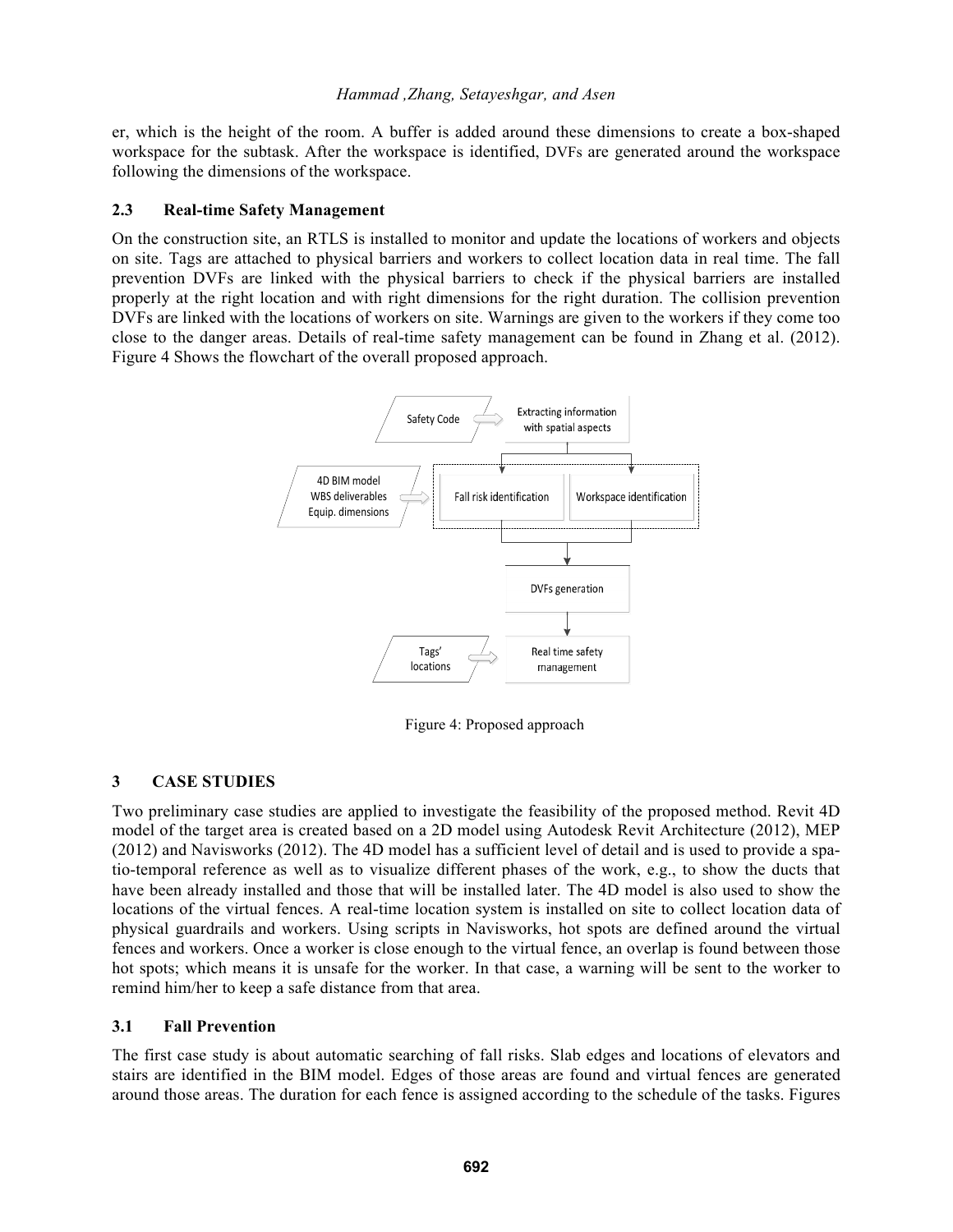5a and 5b show the physical guardrails installed around the edge of the floor and the virtual fences generated in the BIM model, respectively. The height of the virtual fences follows the required dimension of the guardrail, which is 1.2 meter. Tags are attached to the top and along the length of the guardrail with some intervals, location data of these tags are collected to compare with the virtual fence locations. If there is any mismatching, the virtual fence in the BIM will be highlighted to show that a correction measure needs to be taken for the guardrail.





(a) Picture of the site (b) BIM model of the site

Figure 5: Physical guardrails and virtual fences in BIM

### **3.2 Collision Prevention**

The second case study is about workspace identification and DVF generation for installing HVAC ducts. Figure 6a shows the HVAC ducts that will be installed in the room and three DVFs for different subtasks in 2D and 3D.

 The three fences are associated with different time durations, as shown in the bottom of Figure 6a. The ducts on the right hand side are scheduled to be installed first, which are highlighted in red color in Figure 6b. A scissor lift (Figure 6c) is used by the worker to reach the ceiling. The workspace of the scissor lift is rectangular and along the window; therefore, the virtual fence is parallel to the workspace to protect workers working in the same room for the time period of the task. Location data of workers and the scissor lift are collected in real-time and their traces are presented in the BIM model providing a spatial reference as shown in Figure 6b.

## **4 SUMMARY, CONCLUSIONS AND FUTURE WORK**

Building Information Modeling can be used for visualizing and simulating construction safety measures. Safety related information can be modeled in BIM at each stage of a construction project, while Real-Time Location Systems (RTLSs) can be used to monitor workers on site in order to give them safety warnings when necessary based on their relative locations with respect to danger zones specified in the model in order to improve their safety awareness. The present research investigated a new method for the automatic generation of Dynamic Virtual Fences (DVFs) as part of a BIM-based prevention program and real-time safety management for construction safety following the safety code of Quebec Provence in Canada. The DVFs, coupled with real-time location data of the workers can help in preventing accidents related to falling, collisions, etc. Two preliminary case studies show that there is a good potential for using BIM to improve safety on-site. The conclusions of the paper are: (1) A method has been proposed to automatically define areas with potential risk of falling using the 4D model of the building, (2) Then pro-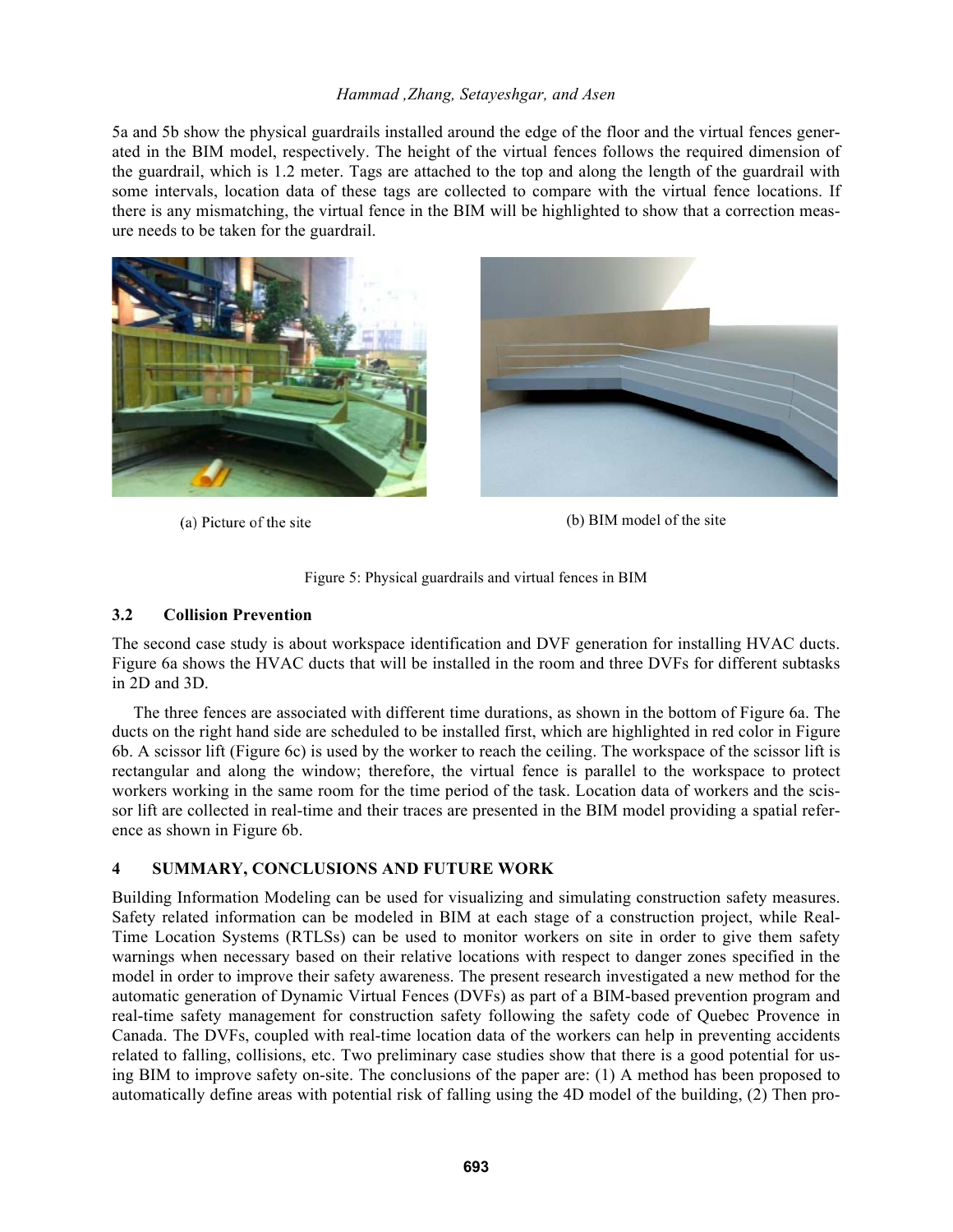posed method automatically generates DVFs along hazardous areas to check if the physical fences are located at the right location with the right dimension and during the right duration to prevent workers from falling, (3) The proposed method also automatically defines workspaces for each construction task, and (4) The UWB system is integrated in the proposed approach to detect the locations of the workers and to send them warnings when they approach hazardous workspaces.

 More investigation and more complex case studies should be applied to further investigate the benefits of using BIM for improving safety on site. Furthermore, other safety hazards with spatial characteristics presented in Table 1 can be used to investigate BIM-based prevention program for construction safety.



Figure 6: Dynamic virtual fences for HVAC ducts installation

### **ACKNOWLEDGMENTS**

We would like to thank ASP Construction for providing the safety code materials.

## **REFERENCES**

ASP Construction. 2003. *Safety Code for the Construction industry*, S-2.1, r.6.

- Autodesk Navisworks. 2012. Accessed March 07, 2012. usa.autodesk.com/navisworks/.
- Autodesk Revit Architecture. 2012. Accessed March 07, 2012.

usa.autodesk.com/adsk/servlet/pc/index?id=17801984&siteID=123112.

Autodesk Revit MEP. 2012. Accessed March 07, 2012. usa.autodesk.com/revit-mep/.

- Eastman, C., Teicholz, P., Sacks, R. and Liston, K. 2011. *BIM handbook: a guide to building information modeling for owners, managers, designers, engineers, and contractors*, John Wiley and Sons.
- Hammad, A., Y. Asen, and C. Zhang. 2011. "Visualizing Construction Processes using Augmented Reality: Fusing BIM, Video Monitoring and Location Information." In *the 11th International Conference on Construction Applications of Virual Reality 2011*, Weimar, Germany.
- Huang, X., and J. Hinze. 2003. "Analysis of Construction Worker Fall Accidents." *Journal of Construction Engineering and Management*, ASCE, 129(3): 262-271.
- Kiviniemi, M., K. Sulankivi, K. Kahkonen, T. Makele, and M.L. Merivirta. 2011. "BIM-based Safety Management and Communication for Building Construction." *VTT research notes 2597*. Accessed March 07, 2012. www.vtt.fi/inf/pdf/tiedotteet/2011/T2597.pdf.